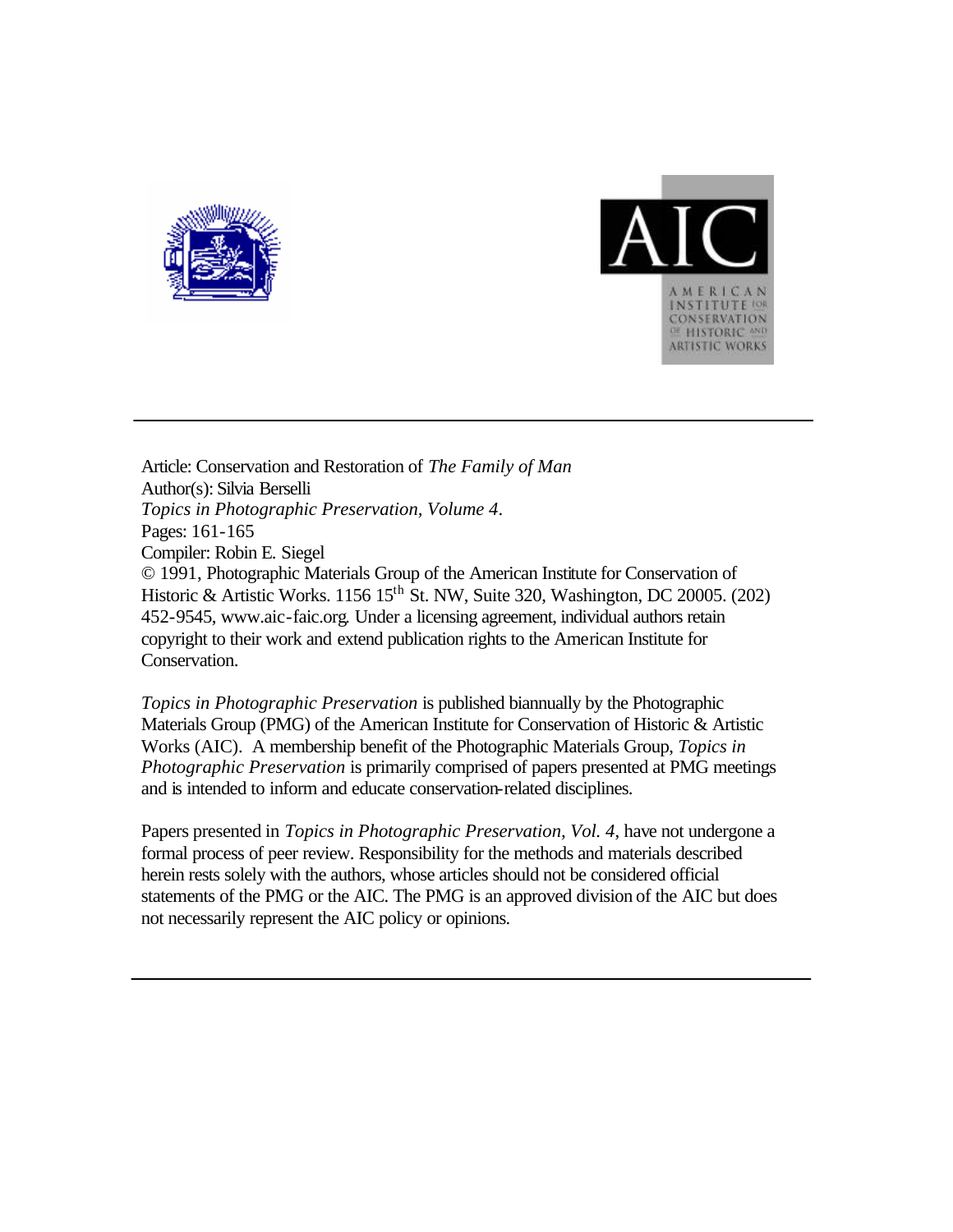## **Conservation and Restoration of** *The Family of Man*

*Silvia Berselli Private Photograph Conservator, Bologna* 

*The Family of Man* is an exhibition of large-format black and white photographs designed to reach a wide public through the international language of photography, expressing humanist ideas of universal fraternity.

In 1955, Edward Steichen, then at the Museum of Modern Art in New York City, painstakingly selected five hundred and three images for the exhibition. The selection took place over two years and included some of the most beautiful images of the period. The photographers ranged from celebrated and established professionals to completely unknown amateurs.

The novelty of this ambitious project lay in part in the method of presenting the images. Large poster-sized prints hung without frames or glazing were used for the exhibition to establish a greater intimacy with the viewer.

Grand Duke of Luxembourg. Though an American citizen, Steichen was born in Luxembourg. Today, *The Family of Man* represents one of the most important human events of the 1950's. In about 1970, the exhibition was personally donated by Steichen to the

materials rather than valuable photographs. The gift was completely neglected for many years, until, through the intercession of M. Jean Back, it was transferred to the Centre National de Autovisuel in Dudelange, Luxembourg. Nearly all the **503** original images were in fragile condition, having endured numerous years of travel and exhibition, followed by storage under very poor conditions. The prints in this exhibition had been regarded as documentary exhibition

## **Condition of the Photographs**

In its present condition, the problems encountered with *The Family of Man*  are good examples of wear and tear caused almost entirely by excessive use. The project by Steichen to create an exhibition in which photography would have a central role was successful beyond all expectations. Following the popularity of the exhibition in New York City in 1955, the designers decided to approve numerous international venues. *The Family of Man* then started a long tour around the world, and was seen by some nine million people. Unfortunately, the photographs suffered from the successive shipping and exhibition.

The gelatin developing-out photographs are mounted overall to large masonite panels which provide a rigid support, but are heavy and bulky to transport. In addition, the larger images are mounted onto metal frames, attached to the verso of the masonite with screws. The gelatin emulsion, the most vulnerable component of the photograph, was exhibited without any protection in the form of glazing.

Most of the damage observed on the photographs could with all probability Insuficient care was taken in packing the photographs for transit. have been avoided, due as it was to the negligence of those who handled the panels.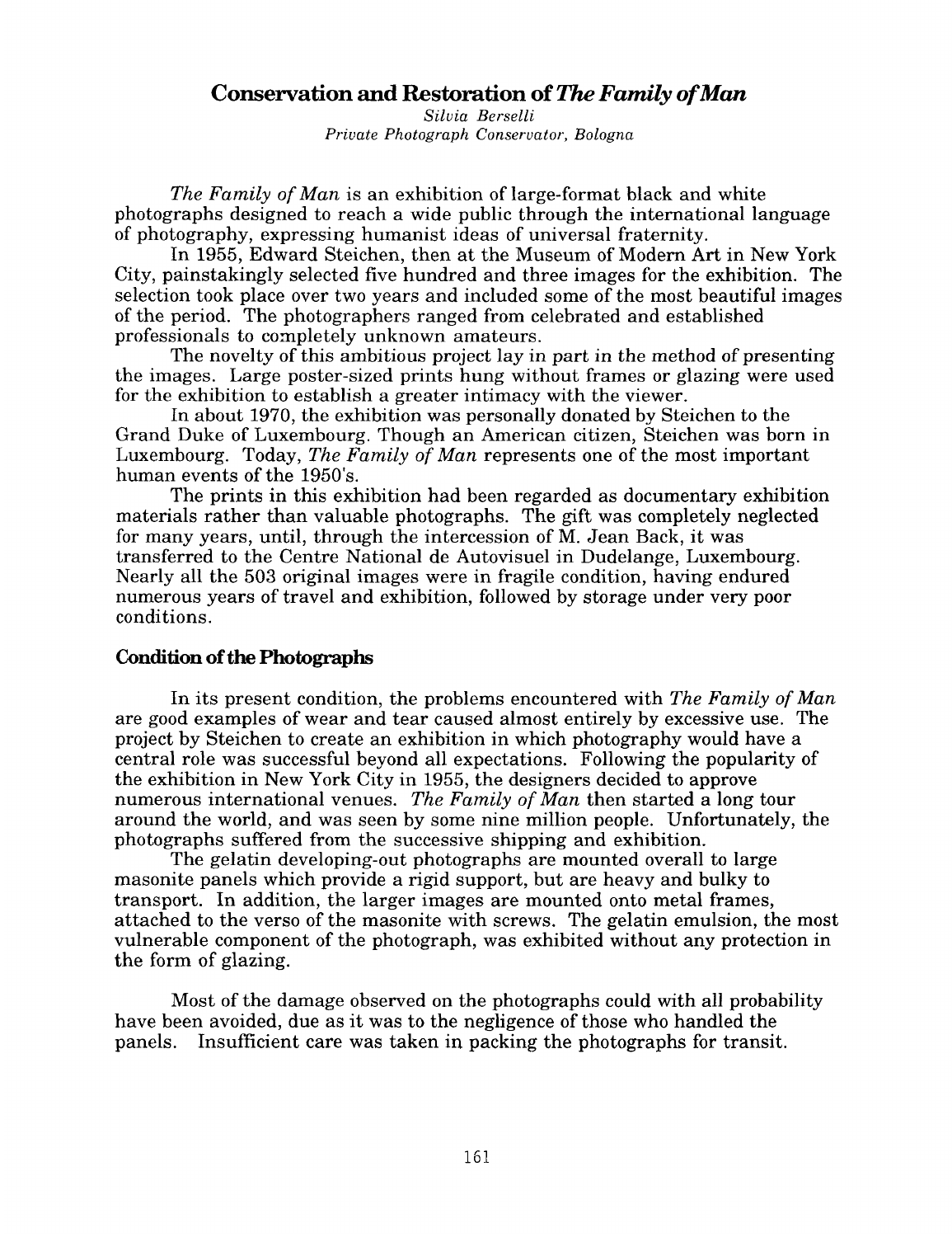Some photographs were housed with the metal mount of one image abrading the image surface of the one behind. In some cases, a protruding screw in the back of one frame caused tears in the photograph it was placed against (Figure 1).

Another case of irresponsible handling was evident in the footprints on a couple of panels. Someone had walked on the photographs without paying attention to what they were wearing on their feet!  $\blacksquare$ 

During transit and



exhibition, various breaks had appeared in the panels. Someone then apparently made attempts to camoflage these damaged areas. These improvising repairmen seemed to have used the first thing that came to hand for their patching-up operations, without paying much attention to the quality of the materials they used. The variety of products found on the images suggests that the treatments were done in different locations and under different conditions.



Figure 2.

Of the hastily applied repairs, the "inpainting" work was certainly the most disfiguring (Figure **2).**  Materials of all types were used, including Magic Marker, ink, and acrylic paint. The inpainting was done not only in neutral tones, but also in green and blue. The unfortunate characteristic that all these treatments have in common is their irreversibility.

panels had been coated with a thick and glossy layer of varnish, completely inappropriate to the original matte image. The varnish, which in most cases was quite discolored, had formed little bubbles that were threatening to lift and detach the emulsion beneath. The varnish itself exhibited numerous scratches and areas of abrasion. In addition, dust and dirt embedded in the varnish disturbed the aesthetics of the image. Some of the most damaged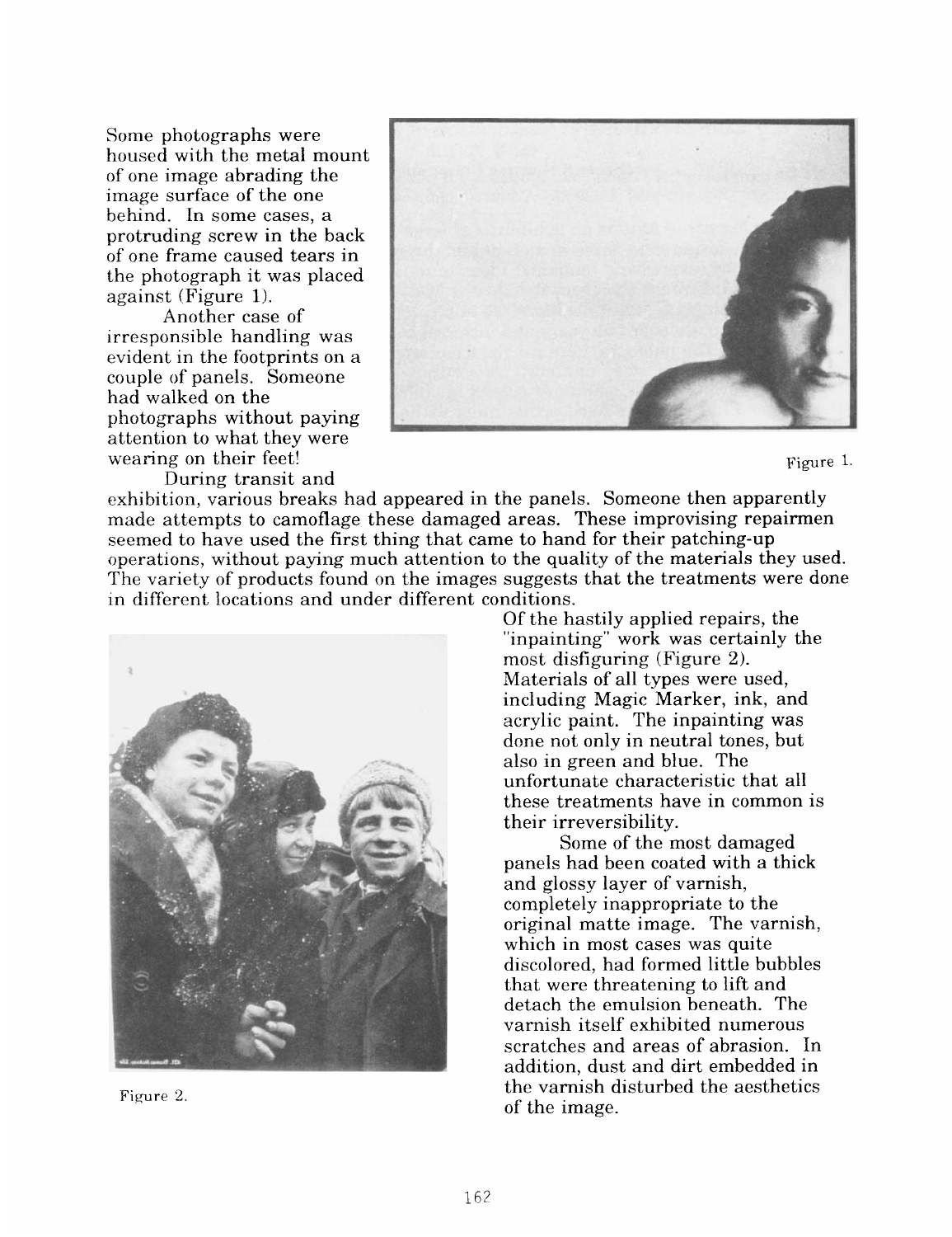In addition to the damage caused by travel, exhibition and poorly executed treatments, one part of the exhibition also suffered from being stored for long periods under humid conditions prior to being transferred to the CNA. High humidity levels caused mold to form on numerous pieces. Luckily, these microorganisms only affected very small areas of the photographs in question.

The humid environment also caused portions of the masonite support panels to lift away from the metal frames used on the backs of the larger pieces as reinforcement. In some cases, the masonite pulled away with such force that the screws left gaping holes in the masonite where they had once served to secure the two supports together.

In ennumerating the many physical damages that *The Family of Man* exhibition sustained, it is reassuring to note the chemical stability of the images themsclves, which survived well despite their tortured past. Almost no yellowing, discoloration, fading or staining of the silver image was observed. This fact is even inore surprising when one realizes that the photographs were adhered overall to masonite boards. One should not forget that the panels not only traveled from one continent to the other, but that they were also exhibited for long periods. A contributing factor to the excellent image stability no doubt lies in the care taken in their original manufacture.

## **Conservation Treatments**

Because of the change in attitude toward the exhibition, which has grown from its role as a collection of images to a representation of our global cultural heritage, it was clear that *The Family of Man* would have to undergo careful and extensive conservation treatment. The project was complicated by the large dimensions of the images and their being mounted overall to rigid supports. Anne Cartier-Bresson helped to finalize treatment options with her valuable advice.

To begin with, there was uncertainty with regard to the quality of the supports. Masonite certainly is not the ideal support for the preservation of photographs. But, given the good condition of the images, it seemed extreme to remove the photographs from their panels. This decision was made not only due to the risk involved in such an unmounting operation, but also because the mounts are an integral part of the original work's presentation, and play an important role in the whole exhibition. It was therefore decided to only perform basic treatments, to include consolidation and removal of poorly-done previous treatments.

A large amount of surface dirt had accumulated on the panels during storage. This accumulation was reduced on the panels' versos with erasers. The image itself was carefully brushed with a soft Japanese brush to remove loose dirt. Solvents used locally, only in the cases of heavy stains and dripped-on accretions.

The varnished photographs presented the worst problems, especially where dirt was imbedded in the varnish. **A** very long and delicate solvent treatment was undertaken to remove discolored varnish layers (Figures *3* & **4,** page **164).**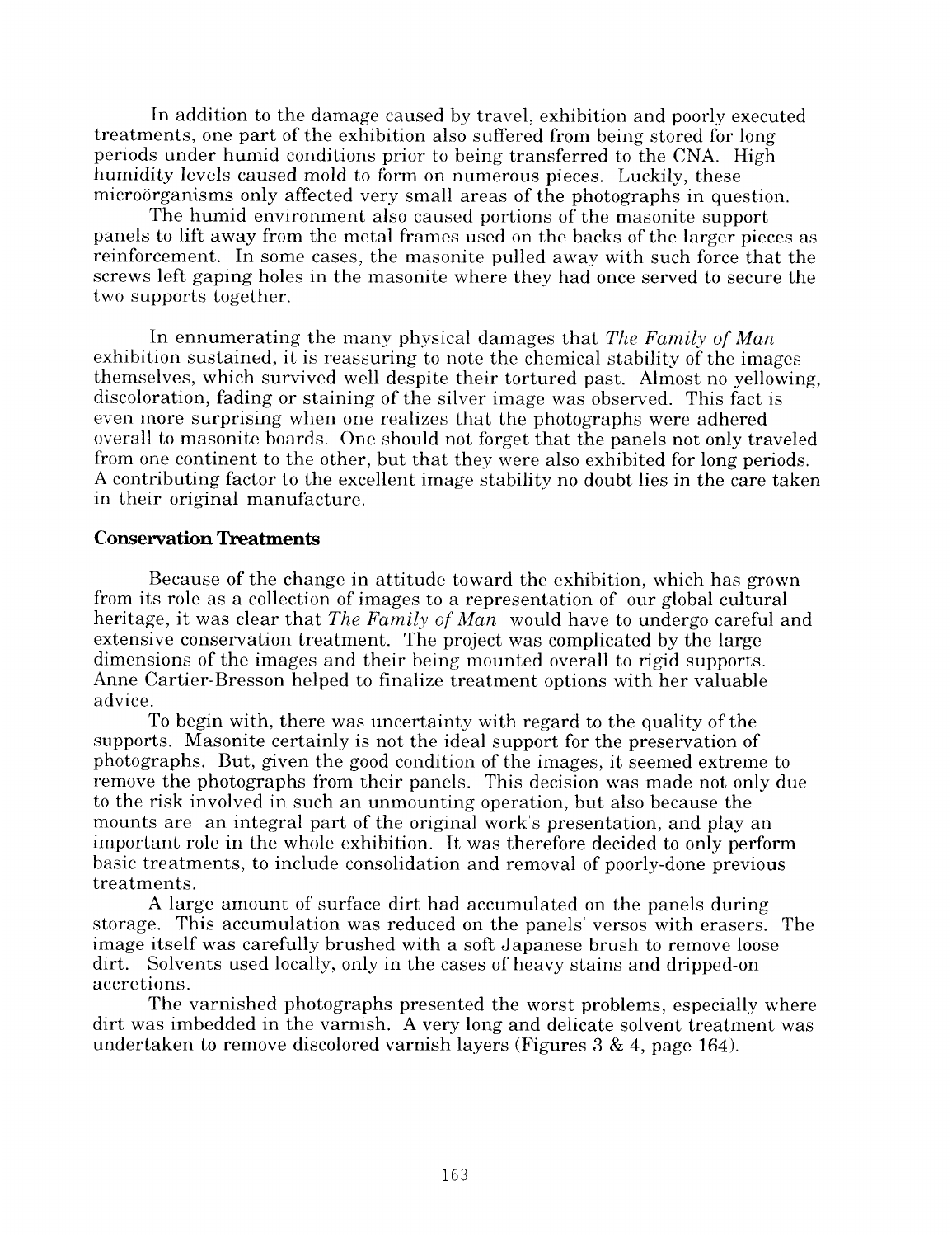



Figure **3.** Figure 4.

Additional treatment was primarily limited to consolidation of paper and emulsion layers. Tears and missing areas were more frequently encountered on the exposed areas of the edges and corners. Ninety percent of the prints were affected.

In several images, areas of abrasion were found to be extremely deep; to the extent that they could be described as holes in a few cases. These were filled and consolidated with cellulose powder and methyl cellulose. The flexibility of this material enabled us to reconstruct missing areas, such as whole corners, through a molding process. The missing and reconstructed areas were integrated by retouching with watercolor (Figures 5 & 6). Fills and repairs were made using Japanese paper and methyl cellulose.



Inpainting presented another difficult problem. As was mentioned previously, most repainted areas were almost insoluble in most solvents that were safe to use with the photographs. Since no solvent proved to be successful, scalpels were used to mechanically remove over- and inpainted areas. Losses were inpainted with watercolor.

required repair (Figure 7, page 165). Some of these were no longer serving their original function of providing support and rigidity. The original system of mounting with screws was not appropriate for successfully joining the wood and